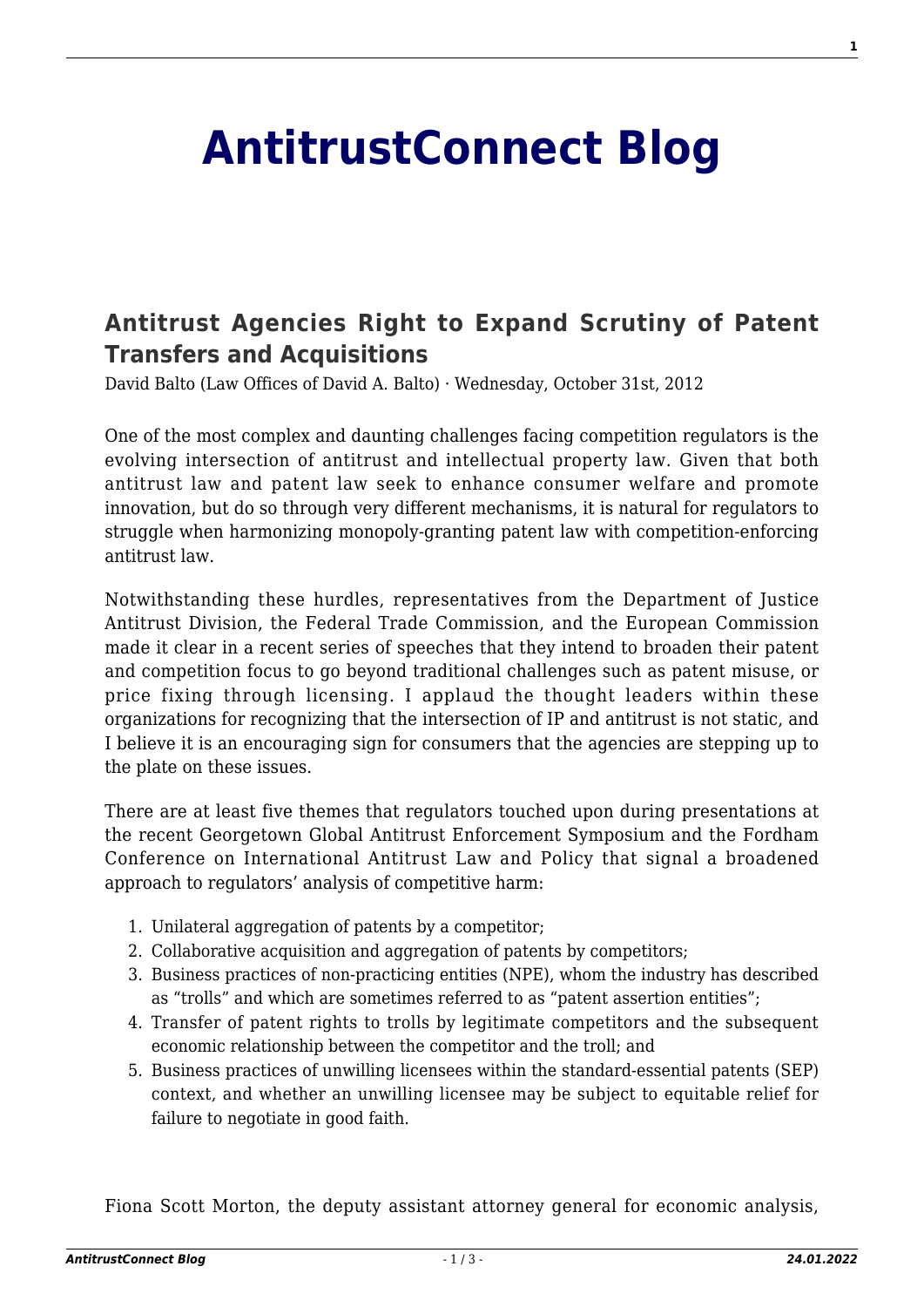commented at the Georgetown conference that there are two high-level concerns when companies acquire patents. First, there is the threat that the firm will use the patents to raise the operating costs of rivals. This may occur in a variety of ways, but the most important element for regulators is to understand the context and business model of is the party acquiring the patent, at which point "you can apply the vertical harm theory of your choice." Secondly, Dr. Scott-Morton explained that every transaction of intellectual property has the potential to distort the balance in the ecosystem, and that this threat is particularly present in high tech industries. FTC Chief Economist Howard Shelanski agreed with these views, and also stressed that the question of patent acquisition becomes increasingly more complicated when you introduce non-practicing entities into the equation, particularly when there may be a relationship between a NPE and a traditional competitor.

With respect to NPEs, Assistant Attorney General Joseph Wayland remarked "Some have raised concerns about business entities that do not develop patented technologies or incorporate them into their products, but purchase and assert patents, through licensing or litigation, against firms who manufacture products … While being respectful of the benefits of business models that facilitate the transfer of patent rights, we continue to monitor these activities and their effects on innovation and competition." FTC Chairman Jon Leibowitz also acknowledged that his agency is receiving complaints about non-practicing entities.

On the issues of SEPs and fair, reasonable, and non-discriminatory (FRAND) licensing, many of the issues with respect to the patentee are well known, and the agencies appear committed to ensuring that companies do not wield undue market power as a result of SEP abuse. In her remarks prepared for an International Telecommunication Union patent roundtable, Department of Justice Deputy Assistant Attorney General Renata Hesse gave policy suggestions standards bodies could implement to promote competition. These suggestions included improving advance identification of patented technology that could be involved in a standard, making it clear that FRAND commitments apply to all future purchasers of the patent, and either establishing guidelines for what constitutes a FRAND rate or establishing an arbitration process to resolve FRAND rate disputes. In addition, Hesse suggested two bargaining limitations on companies that have agreed to license their patents on FRAND terms. First, these companies should have a limited ability to seek an injunction. Second, FRAND licensors should be prohibited from demanding mandatory cross-licensing agreements where FRAND licenses are exchanged for non-FRAND licenses.

It also appears that enforcers are beginning to more closely scrutinize the behavior of would-be licensees who take advantage of a FRAND encumbered patent without negotiating licensing terms in good faith. The European Commission's Deputy Director-General for Antitrust Cecilio Madero Villarejo expressed concern that some technology companies who complain of being denied a license on FRAND terms never truly intended to acquire a license, but rather "wanted to create conditions for a competition case to be brought." This reflects a more sophisticated understanding of the relationship between SEP holders and potential licensees, and bodes well for consumers who increasingly use products that rely on standards.

The approach suggested by the agencies in these statements demonstrates two

**2**